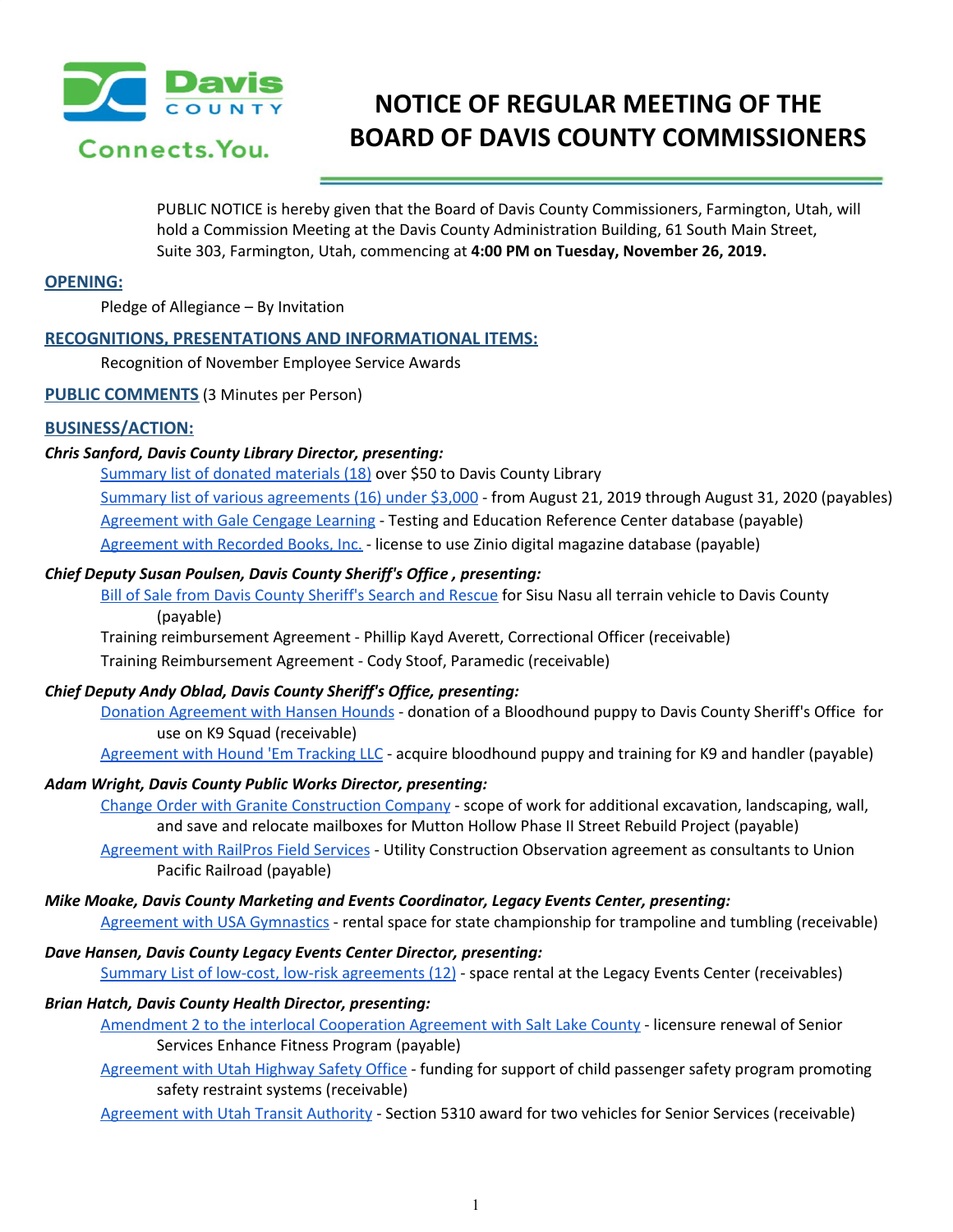## *Mark Langston, Davis County Information Systems Director, presenting:*

Summary List of RediWeb [agreements\(10\)](https://drive.google.com/a/co.davis.ut.us/file/d/1J1zHlJP60HEFKAhhztOk_L9XLkPmH3vX/view?usp=drivesdk)

#### *Dax Teuscher, Davis County Purchasing Manager, presenting:*

Ratify [agreement](https://drive.google.com/a/co.davis.ut.us/file/d/16503hA-_0GfFrV8e-Fuyl9_3G6anjHWh/view?usp=drivesdk) with Loomis - cash-in-transit armored car services (payable)

#### *Lane Rose, Davis County Facilities Director, presenting:*

Change order with [Consolidated](https://drive.google.com/a/co.davis.ut.us/file/d/1d8xUCkZZKPGc2gh931aX8oxrtnTvLrGx/view?usp=drivesdk) Engineering Laboratories - increase funding for additional site visits to the Syracuse Northwest Library Remodel & Expansion project (payable)

*Jessica Merrill, Davis County, Community & Economic Development - Tourism Deputy Director, presenting:* [Amendment](https://drive.google.com/a/co.davis.ut.us/file/d/1SKOUP5JGh4R4nagpj-aZJ804dycd1t5x/view?usp=drivesdk) with Richter 7 - Market Research Plan outline for Tourism (payable)

## *Jeff Oyler, Davis County Planning Manager, presenting:*

[Ordinance](https://drive.google.com/a/co.davis.ut.us/file/d/1nSFmWHvZzhZ_aBbtKWR0GmRo8JRT90w2/view?usp=drivesdk) amending Title 5, Chapter 4 of the Davis County, Utah Code, Code of Ordinances Business Licenses and Regulations

#### *Stephen Lyon, Davis County Grants Administrator, presenting:*

[Amendment](https://drive.google.com/a/co.davis.ut.us/file/d/1SDWHdmOLJkxiVU9QFSHlb9IpGX4yVEZt/view?usp=drivesdk) #1 with Family Connection Center, dba Open Doors [-](https://drive.google.com/a/co.davis.ut.us/file/d/1SDWHdmOLJkxiVU9QFSHlb9IpGX4yVEZt/view?usp=drivesdk) Community [Development](https://drive.google.com/a/co.davis.ut.us/file/d/1SDWHdmOLJkxiVU9QFSHlb9IpGX4yVEZt/view?usp=drivesdk) Block Grant (CDBG) for LHCC Diversion Program FY2019, Project #152 (payable)

[Amendment](https://drive.google.com/a/co.davis.ut.us/file/d/1gGnl1AmewVyTACtwRp2TempYktdSpDx-/view?usp=drivesdk) #1 with City of Woods Cross - Community [Development](https://drive.google.com/a/co.davis.ut.us/file/d/1gGnl1AmewVyTACtwRp2TempYktdSpDx-/view?usp=drivesdk) Block Grant (CDBG) Program for Housing Rehabilitation FY 2019-2020 Project (payable)

## *Commissioner Kamalu, presenting:*

Request [reappointment](https://drive.google.com/a/co.davis.ut.us/file/d/1hHBK6P0cxhsjuGrbGXwIf3MoEM7fbSiO/view?usp=drivesdk) of Jill Craythorne - to the Davis County Library Board of Directors

[Amendment](https://drive.google.com/a/co.davis.ut.us/file/d/138UgVP4DxdiNAY7kirUVYD8yEX7nogBl/view?usp=drivesdk) with Utah Division of Substance Abuse and Mental Health - closing stand alone agreement for "Use Only As Directed" campaign, funding has been moved over to allocation letters (receivable) [Amendment](https://drive.google.com/a/co.davis.ut.us/file/d/1S1AOZHcsdhb3nVLqBeCWOq-qfDKBlZNO/view?usp=drivesdk) with Utah Division of Substance Abuse and Mental Health - closing stand along agreement for State Youth Treatment Implementation Grant has been moved over to allocation letters (receivable)

## *Commissioner Elliott presenting:*

[Consideration](https://drive.google.com/a/co.davis.ut.us/file/d/1X6jD0CNZIRVegswkWgccmmULsHzrxost/view?usp=drivesdk) of application to the Davis County Legislative Body under 59-2-1347 [-](https://drive.google.com/a/co.davis.ut.us/file/d/1X6jD0CNZIRVegswkWgccmmULsHzrxost/view?usp=drivesdk) adjustment or deferral of property tax ID 09-082-0101

## **BOARD OF EQUALIZATION:**

[Property](https://drive.google.com/a/co.davis.ut.us/file/d/1nm1aI_ZN_lLpMXzt7iFsSgDJ3Mu1QO0W/view?usp=drivesdk) Tax Register

## **CONSENT ITEMS:**

- Check Registers
- Indigent [Abatement](https://drive.google.com/a/co.davis.ut.us/file/d/1ACcVHGZ6HFdckidzD6hKFu7GXvvqT5DH/view?usp=drivesdk) R[egister](https://drive.google.com/a/co.davis.ut.us/file/d/1sVPM3a9jPEeF_PJjJDG4F0aaqXBwd5SM/view?usp=drivesdk)
- Meeting Minutes:

Work Session: [October](https://drive.google.com/a/co.davis.ut.us/file/d/1h4t2IIDPKiczanilqXoDmbVu0rKPO5US/view?usp=drivesdk) 29, 2019 [November](https://drive.google.com/a/co.davis.ut.us/file/d/15-A2-c4Wep2NmO3U-BIMqPd-VMa3Z4M_/view?usp=drivesdk) 5, 2019

Commission Meeting: [October](https://drive.google.com/a/co.davis.ut.us/file/d/1uHXavzMofbHKSzG72dDguDIonVAQK1fz/view?usp=drivesdk) 29, 2019 [November](https://drive.google.com/a/co.davis.ut.us/file/d/1gHOCixz0k7pzbqqqZLZLLvnyaFpcp9Tt/view?usp=drivesdk) 5, 2019